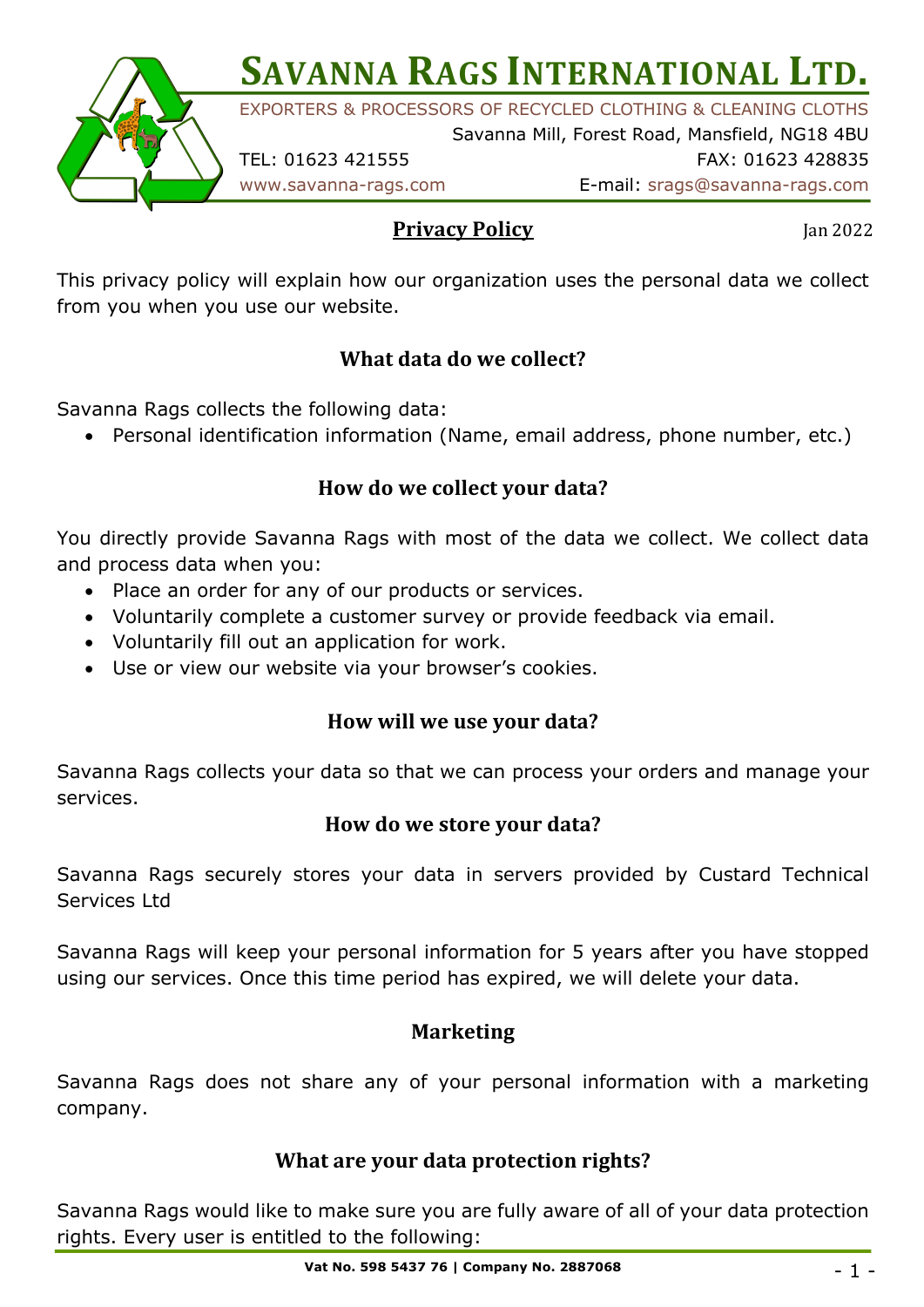**The right to access**: You have the right to request Savanna Rags for copies of your personal data. We may charge you a small fee for this service.

**The right to rectification**: You have the right to request that Savanna Rags correct any information you believe is inaccurate. You also have the right to request Savanna Rags to complete the information you believe is incomplete.

**The right to erasure**: You have the right to request that Savanna Rags erase your personal data, under certain conditions.

**The right to restrict processing**: You have the right to request that Savanna Rags restrict the processing of your personal data, under certain conditions.

**The right to object to processing**: You have the right to object to Savanna Rags's processing of your personal data, under certain conditions.

**The right to data portability**: You have the right to request that Savanna Rags transfer the data that we have collected to another organization, or directly to you, under certain conditions.

If you make a request, we have one month to respond to you. If you would like to exercise any of these rights, please contact us at our email:

Call us at: 01623 421555 Or write to us: srags@savanna-rags.com

## **Cookies**

Cookies are text files placed on your computer to collect standard Internet log information and visitor behaviour information. When you visit our websites, we may collect information from you automatically through cookies or similar technology. For further information, visit allaboutcookies.org.

## **How do we use cookies?**

Savanna Rags uses cookies to improve your experience on our website by understanding how you use the website and allowing you to access certain features.

## **What types of cookies do we use?**

There are a number of different types of cookies, however, our website uses:

**Functionality**: Savanna Rags uses these cookies so that we recognize you on our website and remember your previously selected preferences. These could include what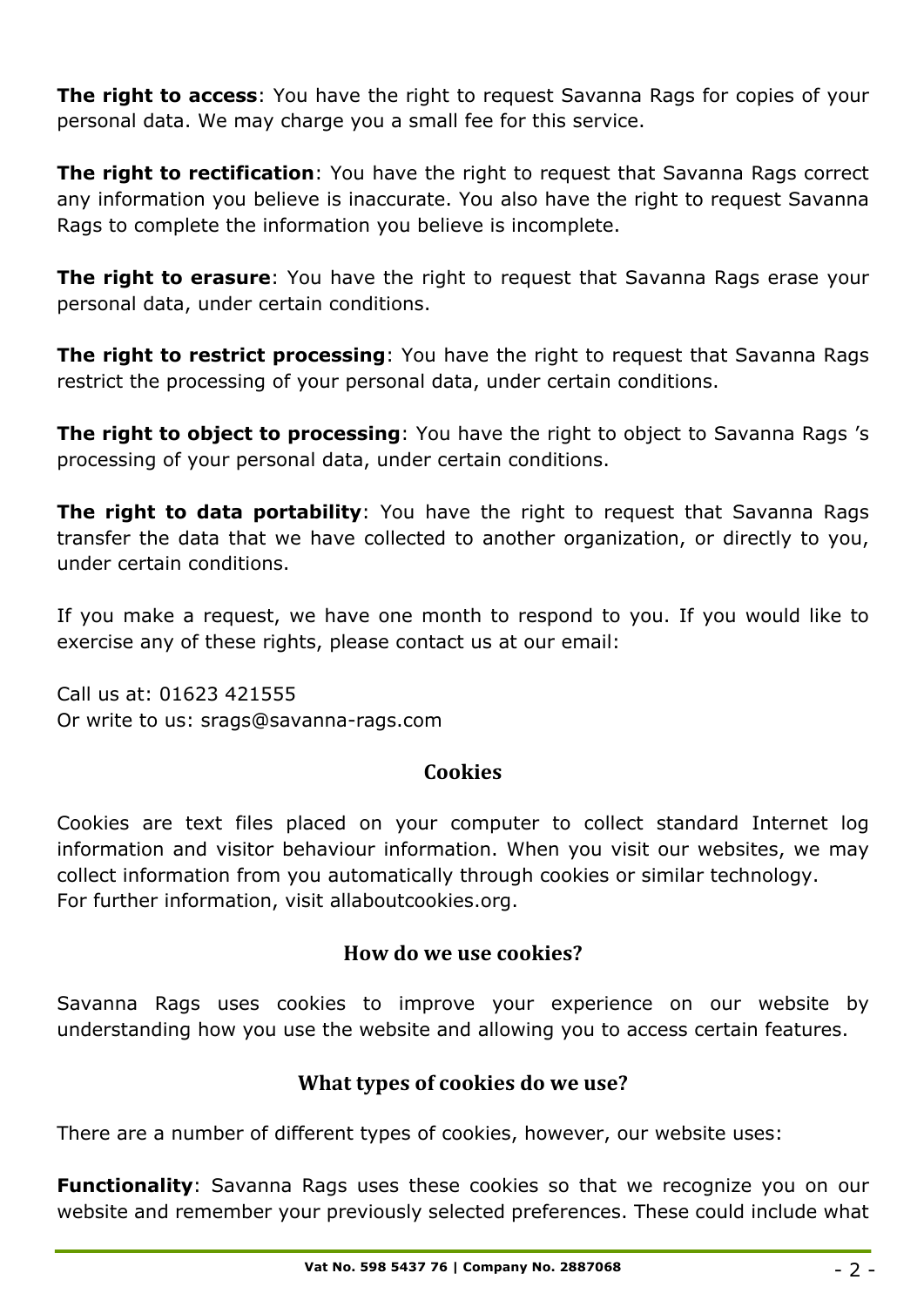language you prefer and location you are in. A mix of first-party and third-party cookies are used.

**Advertising**: Savanna Rags uses these cookies to collect information about your visit to our website, the content you viewed, the links you followed and information about your browser, device, and your IP address. This information is not shared with a third party, only used for the improvement of our website.

#### **How to manage cookies**

You can set your browser not to accept cookies, and the above website tells you how to remove cookies from your browser. However, in a few cases, some of our website features may not function as a result.

#### **Privacy policies of other websites**

The Savanna Rags website contains links to other websites. Our privacy policy applies only to our website, so if you click on a link to another website, you should read their privacy policy.

#### **Changes to our privacy policy**

Savanna Rags keeps its privacy policy under regular review and places any updates on this web page. This privacy policy was last updated on 01 January 2022.

#### **How to contact us**

If you have any questions about Savanna Rags 's privacy policy, the data we hold on you, or you would like to exercise one of your data protection rights, please do not hesitate to contact us.

Call us at: 01623 421555 Or write to us: srags@savanna-rags.com

#### **How to contact the appropriate authority**

Should you wish to report a complaint or if you feel that Savanna Rags has not addressed your concern in a satisfactory manner, you may contact the Information Commissioner's Office.

Email: icocasework@ico.org.uk